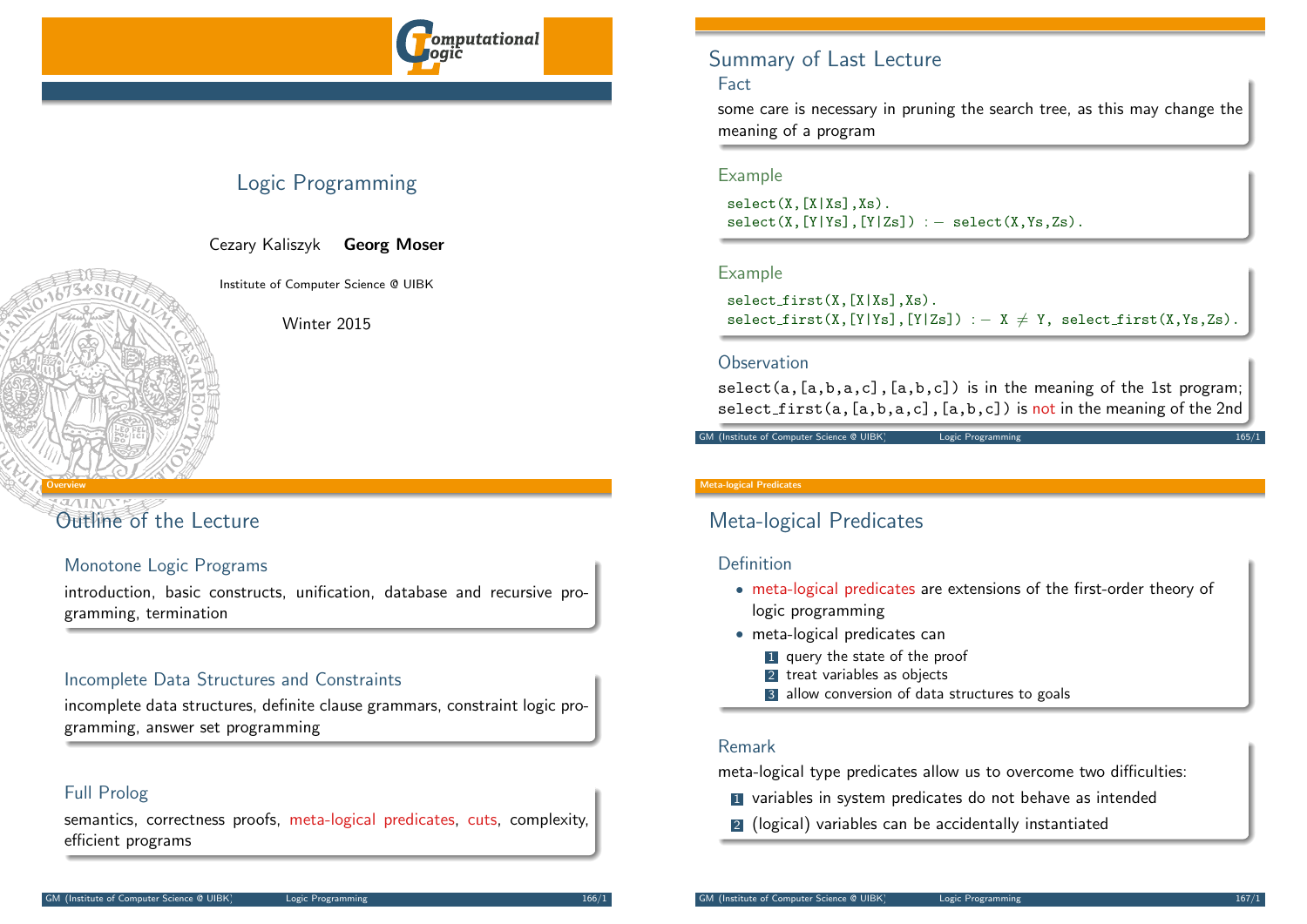# Meta-logical Type Predicates

## Definition

- var(Term) is true if Term is at present an uninstantiated variable
- nonvar (Term) is true if Term is at present not a variable
- ground (Term) is true if Term does not contain variables
- compound(Term) is true if Term is compound

## Example

```
plus(X,Y,Z) : -nonvar(X), nonvar(Y), Z is X + Y.
plus(X,Y,Z) : -nonvar(X), nonvar(Z), Y is Z - X.
plus(X,Y,Z) : −
    nonvar(Y), nonvar(Z), X is Z - Y.
```
M (Institute of Computer Science @ UIBK) Logic Programming

#### Comparing nonground terms

<span id="page-1-0"></span>[Com](#page-0-0)[pari](#page-1-0)ng nonground terms

## Definition

- $X = Y$  is true if X and Y are identical constants, variables, or compound terms
- $X$   $\leftarrow$   $Y$  is true if X and Y are not identical

### Example

 $\cdot$   $-$  X == 5

false

eta-logical Predicates

## Example

```
unify(X, Y) := var(X), var(Y), X = Y.unify(X, Y) := var(X), nonvar(Y), X = Y.
unify(X,Y) := nonvar(X), var(Y), Y = X.unify(X,Y) : −
    nonvar(X), nonvar(Y), constant(X), constant(Y),
    X = Y.
unify(X,Y) : -
    nonvar(X), nonvar(Y), comround(X), comround(Y),
    term\_unity(X, Y).
term\_unity(X, Y) : -functor(X,F,N), functor(Y,F,N), unify args(N,X,Y).
unifv_{\text{args}}(N,X,Y) : -N > 0, unify_arg(N,X,Y), N1 is N - 1, unify_args(N1,X,Y).
unify_{-}args(0,X,Y).
unify_arg(N,X,Y) : -
    arg(N,X,ArgX), arg(N,Y,ArgY), unify(ArgX,ArgY).
```
M (Institute of Computer Science @ UIBK) Logic Programmin

#### Comparing nonground terms

# Unification with Occurs Check

### Example

```
not\_occurs_in(X,Y) : -
    var(Y), X == Y.
not\_occurs\_in(X,Y) : -
    nonvar(Y), constant(Y).
not\_occurs_in(X,Y) : -
    nonvar(Y), compound(Y),
    functor(Y,F,N), not occurs_in(N,X,Y).not\_occurs\_in(N,X,Y) : −
    N > 0, arg(N, Y, Arg), not_{occurs\_in(X, Arg), N1 is N - 1,
    not occurs in(N1,X,Y).
not occurs in(0,X,Y).
unify(X,Y) := var(X), nonvar(Y), not occurs in(X,Y), X = Y.
unify(X, Y) := nonvar(X), var(Y), not occurs_in(Y, X), Y = X.
```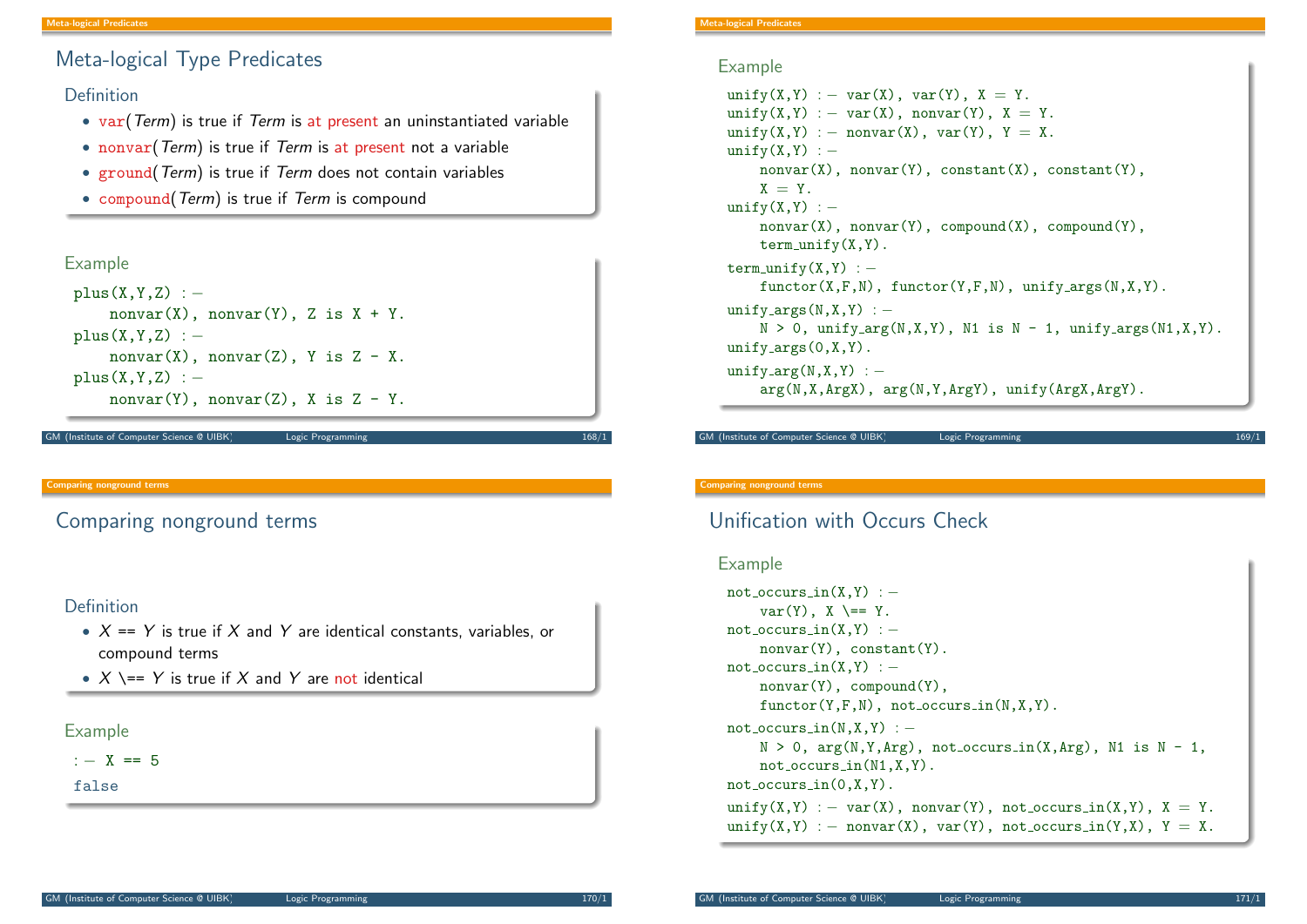# Meta-Variable Facility

## Definition

the meta-variable facility allows a variable to appear as a goal or in the body

## Example

 $X$ ;  $Y$  : - X.  $X: Y: -Y.$ 

## Other Control Predicates

| • $fail/0$ $false/0$<br>$: -$ fail.<br>false | $: -$ false.<br>false |       |
|----------------------------------------------|-----------------------|-------|
| $\bullet$ true/ $0$                          |                       |       |
| $: -$ true.                                  |                       |       |
| true                                         |                       |       |
| GM (Institute of Computer Science @ UIBK)    | Logic Programming     | 172/1 |

#### Cuts

# <span id="page-2-0"></span>[Exam](#page-2-0)ples of (Green) Cuts

```
Example (With Cuts)
 merge([X|Xs], [Y|Ys],[X|Zs]) : −
     X < Y, !, merge(Xs, [Y|Ys],Zs).
 merge([X|Xs], [Y|Ys], [X,Y|Zs]) : −
     X = Y, \vdots, merge(Xs, Ys, Zs).
 merge([X|Xs], [Y|Ys], [Y|Zs]) : −
     X > Y, !, merge([X|Xs], Ys, Zs).
 merge(Xs, [],Xs) : - !.
 merge([], Ys, Ys) := !.
```
## Example

 $minimum(X,Y,X) : - X \leq Y, !$ .  $minimum(X, Y, Y) := X > Y,$  !.

#### Cuts

Removal of Duplicates

```
no doubles([],[]).
no doubles([X|Xs],Ys) : −
   member(X,Xs), !, cut
   no doubles(Xs,Ys).
no doubles([X|Xs],[X|Ys]) : −
   no doubles(Xs,Ys).
```
:  $-$  no doubles( $[a, b, a, c, b]$ ,X).

 $X \mapsto [a, c, b]$ ;

false

## Effect of Cut

## ! succeeds

! fixes all choices between (and including) moment of matching rule's head with parent goal and cut

if backtracking reaches !, the cut fails and the search continues from the last choice made before the clause containing ! was chosen

GM (Institute of Computer Science @ UIBK) Logic Programming 2008 173/12 173/12

### Cuts

## Fact

(Green) cuts can greatly increase the efficiency by removing redundant computations

## Example

```
ordered([X]).
ordered([X, Y|Xs]) : - X \leq Y, ordered([Y|Xs]).
```
bubblesort(Xs,Ys) : − append(As,[X,Y|Bs],Xs),  $X > Y$ ,  $\cdot$ append(As,[Y,X|Bs],Xs1), bubblesort(Xs1,Ys). bubblesort(Xs,Xs) : − ordered(Xs), !.

: - bubblesort([3,2,1],Xs)  $Xs \mapsto [1,2,3]$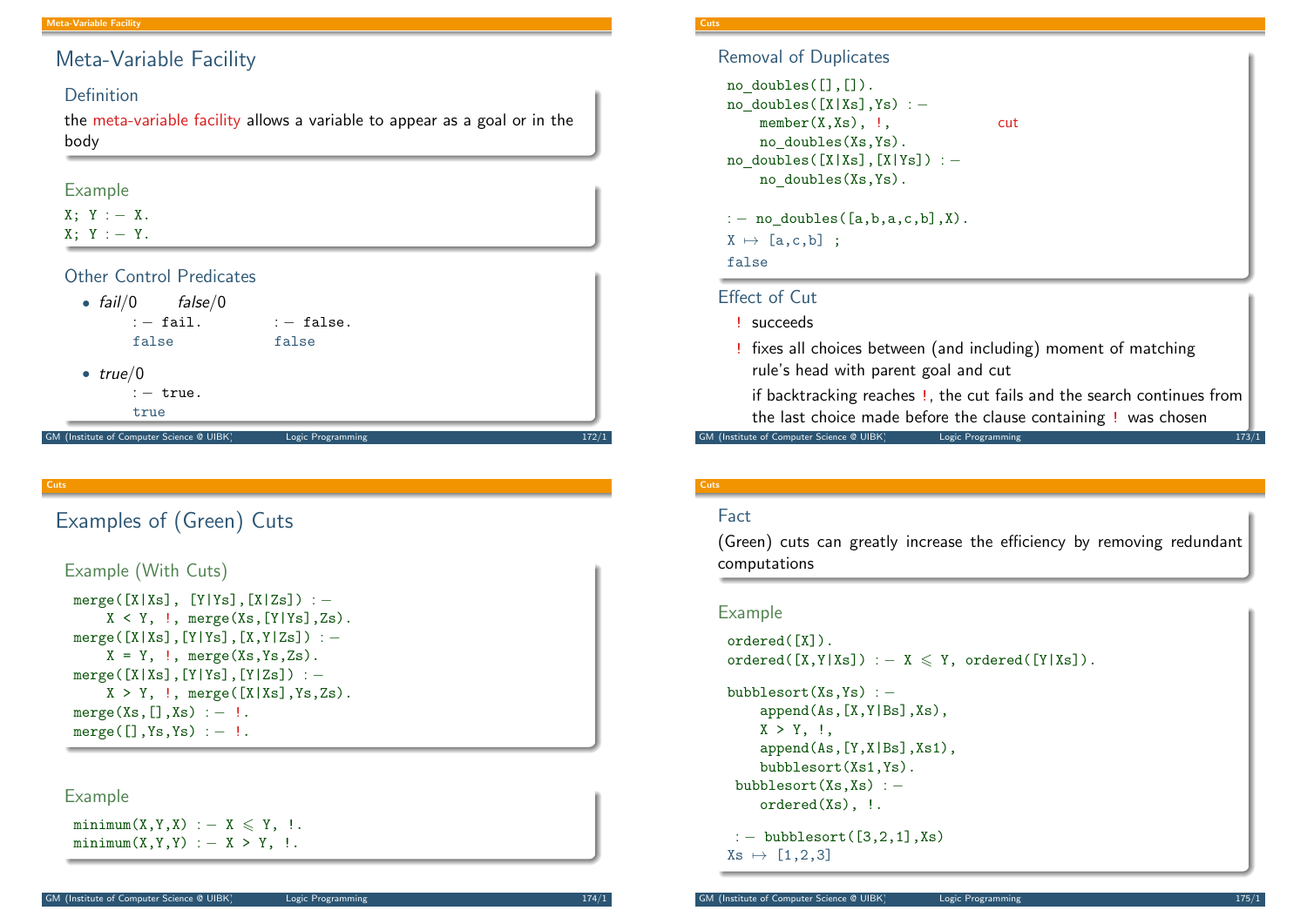## Definition (Negation as Failure)

- negation  $\setminus +$  is implemented using cut
- the principle of negation is limited and known as negation as failure

## Example

not  $X := X$ , !, fail. not X.

## **Observation**

```
if G does not terminate, not(G) may or may not terminate
```


```
martied(X,Y) := married(Y,X)
```
: - not married(abraham, sarah).

M (Institute of Computer Science @ UIBK) Logic Programming

#### Cuts

```
Example (Red Cut)
 delete([X|Xs],X,Zs) := !, delete(Ys,X,Zs).
 delete([Y|Ys],X,[Y|Zs]) : - !, delete(Ys,X,Zs).
 delete([], X, []).: - \+ delete([a,b],b,[a,b]).
```
Example (Red Cut)

```
member(X, [X|Xs]) := !.
member(X, [Y|Ys]) : - member(X, Ys).
```

```
Example (Bad Cut)
```

```
minimum(X, Y, X) : - X \leq Y, !.
minimum(X, Y, Y).
```

```
: - minimum(2,5,5)
```

```
true
```
# Green vs Red Cuts

## Definition

- a cut is green if the addition of the cut doesn't cange the meaning of the program; removing it makes the program potentially inefficient, but not wrong
- a cut is red if its presence changes the meaning of the program; removing it, changes the meaning and thus may make the program wrong

## Example (Green Cut)

 $delete([X|YS], X, Zs) := !$ ,  $delete(Ys, X, Zs)$ . delete( $[Y|Ys]$ ,X, $[Y|Zs]$ ) : - Y  $\neq$  X, !, delete(Ys,X,Zs).  $delete([], X, []).$ 

#### GM (Institute of Computer Science @ UIBK) Logic Programming

### **Cuts**

```
Example (Truth Tables for Propositional Formulas)
 and(A, B) := A, B.or(A,B) : - A; B.
 implies(A,B) := or(not(A),B).
 bind(true).
 bind(false).
 table(A, B, E) : - bind(A), bind(B), row(A,B,E), fail.
 table(,,,) := n1.
 row(A,B, ) := wr(A), write(' '), wr(B), write(' '), fail.row(,,E) : - E, !, wr(true), nl.
row(\_,\_) := wr(false), nl.wr(true) := write('T').wr(false) := write('F').: - table(A, B, or(A, implies(B, or(B, and(A, B))))).
 : - table(A, B, false).
```